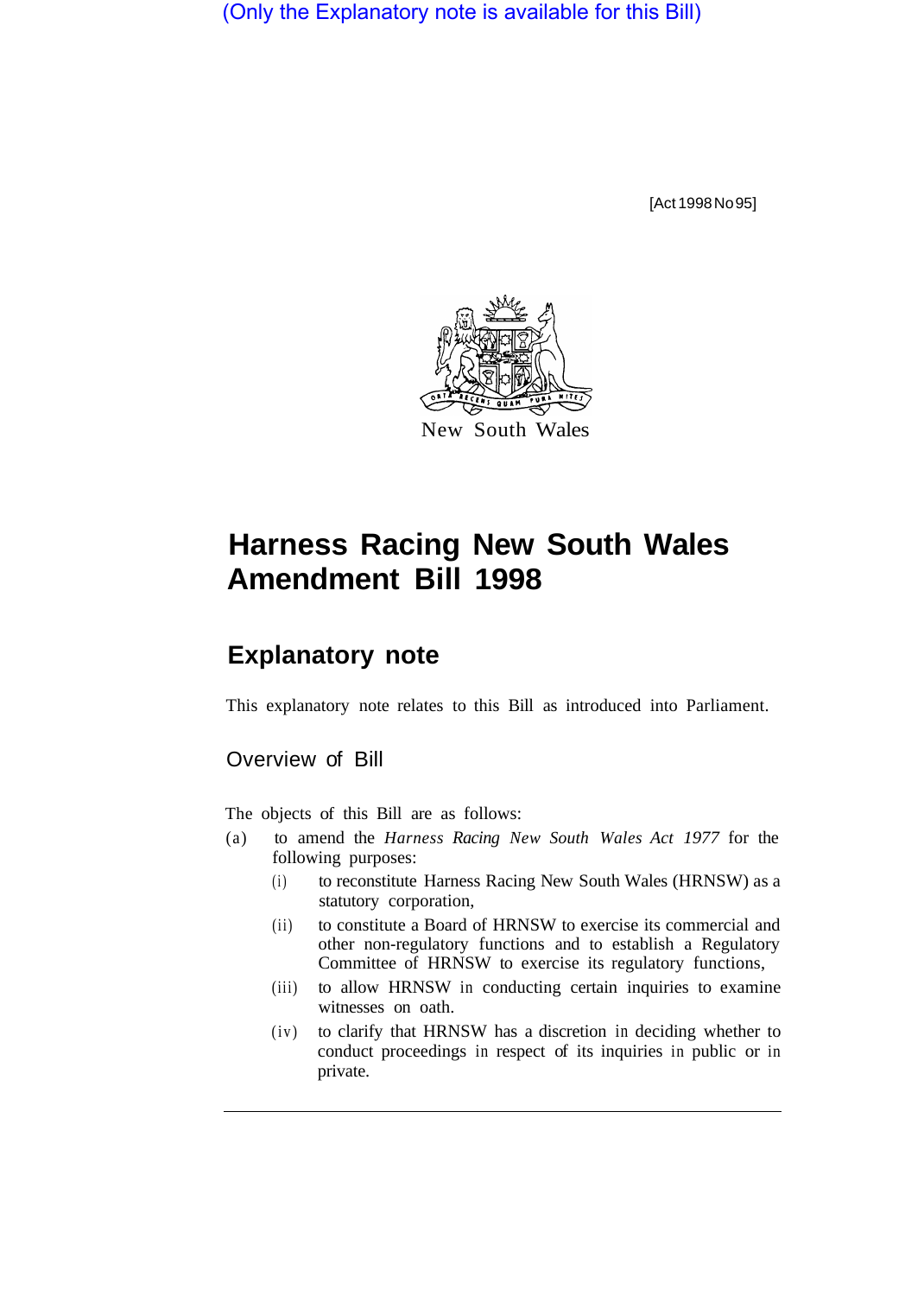Explanatory note

- (b) to amend the *Defamation Act 1974* to clarify that certain defences (including absolute privilege) are available in defamation actions that concern:
	- (i) publications in the course of proceedings with respect to certain inquiries conducted by HRNSW, and
	- (ii) reports published in respect of such inquiries.

## Outline of provisions

**Clause 1** sets out the name (also called the short title) of the proposed Act.

**Clause 2** provides for the commencement of the proposed Act on a day or days to be appointed by proclamation.

**Clause 3** is a formal provision giving effect to the amendments to the *Harness Racing New South Wales Act 1977* set out in Schedule 1.

**Clause 4** is a formal provision giving effect to the amendments to the *Defamation Act 1974* set out in Schedule 2.

#### **Schedule 1 Amendment of Harness Racing New South Wales Act 1977**

**Schedule 1 [l]** inserts certain definitions into the Harness Racing New South Wales Act 1977.

**Schedule 1 [2]** is a consequential amendment concerning definitions.

**Schedule 1 [3]** inserts a new Part 2 (proposed sections 5–7G. dealing with the constitution and organisation of HRNSW) and a new Part 3 (proposed sections 8-10G, dealing with the functions of HRNSW).

Proposed section 5 provides for the reconstitution of HRNSW as a statutory corporation.

Proposed section 6 provides for the constitution of the Board of HRNSW. The Board is to consist of 7 directors to be appointed by the Governor from nominations made by harness racing clubs, participants in the harness racing industry and the Minister.

Proposed section 4 provides that the Board is responsible for exercising all non-regulatory functions of HRNSW. These include the commercial functions of HRNSW conferred by the Act or any other law (for example, the functions of HRNSW conferred by proposed sections 10 and 16 of the Act. and clauses 14 and 15 of Schedule 2 to the Totalizator Act 1997).

Explanatory note page 2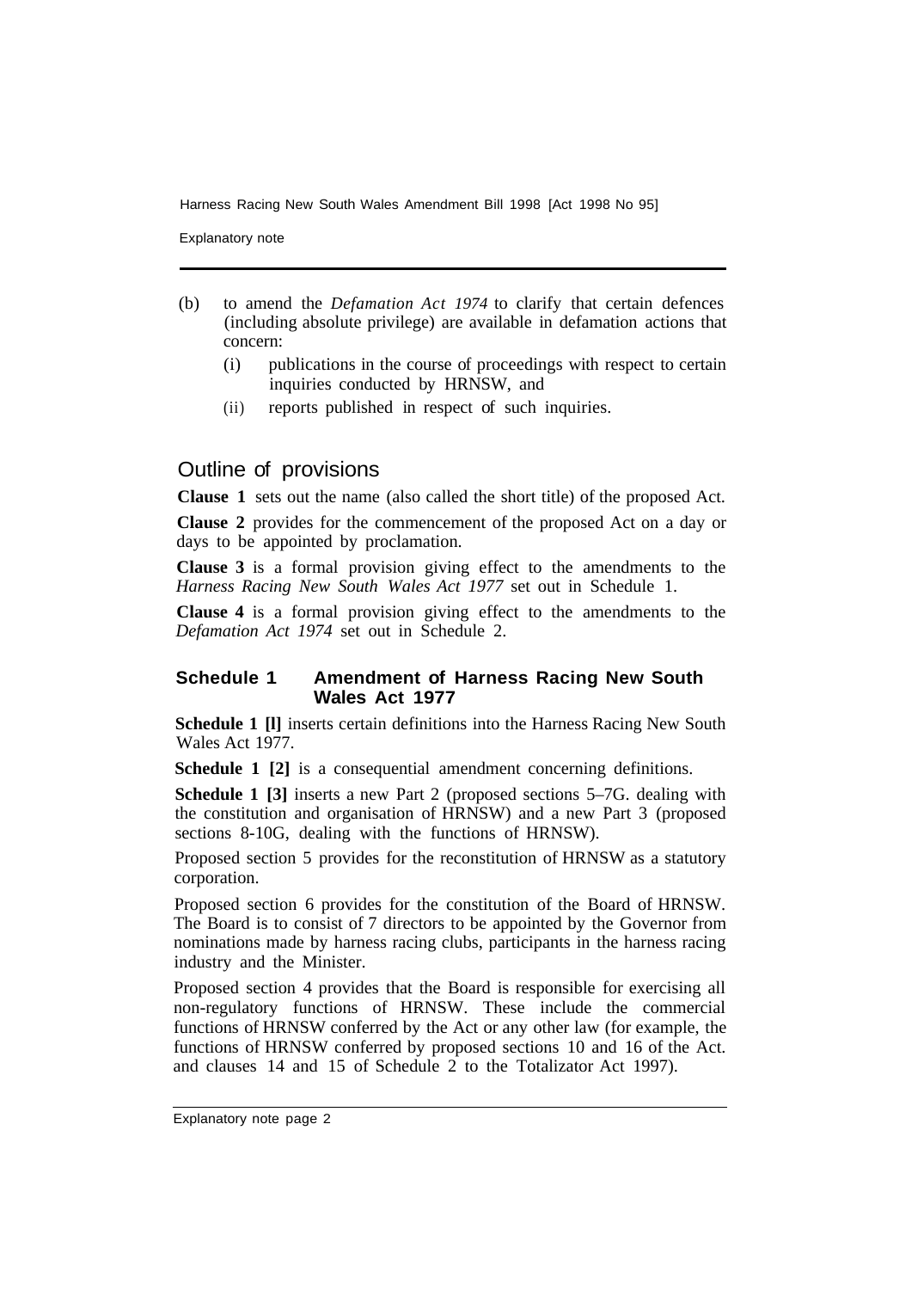Explanatory note

Proposed section 7A defines the *regulatory functions* of HRNSW for the purposes of the Act, as follows:

- functions relating to the control and regulation of harness racing as specified in section 9 (including the holding of inquiries in relation to those functions, and associated decision-making and disciplinary functions), (a)
- the functions under sections 10B (policy-making), 10C (affiliating), 10D (research and investigations), 10G (reports and recommendations) and 21 (delegation) to the extent they are exercised in relation to the regulatory functions of HRNSW, (b)
- the function of making rules under the Act, (c)
- the functions of hearing and deciding appeals to HRNSW and holding special inquiries under the Act, (d)
- such functions as the Board may allocate to the Regulatory Committee or as are determined by the regulations, (e)
- such functions as the Minister determines are regulatory functions. (f)

Proposed section 7A also allows the Minister to determine conclusively the nature of a function if there is a dispute on the matter.

Proposed section 7B establishes a Regulatory Committee, to consist of the 3 directors of the Board nominated by the Minister.

Proposed section 7C provides that the Regulatory Committee is responsible for exercising the regulatory functions of HRNSW. In so doing. the Committee is subject to the control and direction of the Minister except in relation to the contents of a report or recommendation made by it to the Minister and its decisions on appeal or other disciplinary proceedings.

Proposed section 7D provides for the appointment of a chairperson and deputy chairperson of HRNSW (who hold those positions on the Board and Regulatory Committee).

Proposed section 7E is a formal provision giving effect to Schedules 1 and 2 to the Act (which contain administrative provisions relating to directors and procedural provisions relating to the Board and Regulatory Committee).

Proposed section 7F provides for the employment of a chief executive officer by HRNSW in consultation with the Minister.

Proposed section 7G provides for the employment of staff by HRNSW.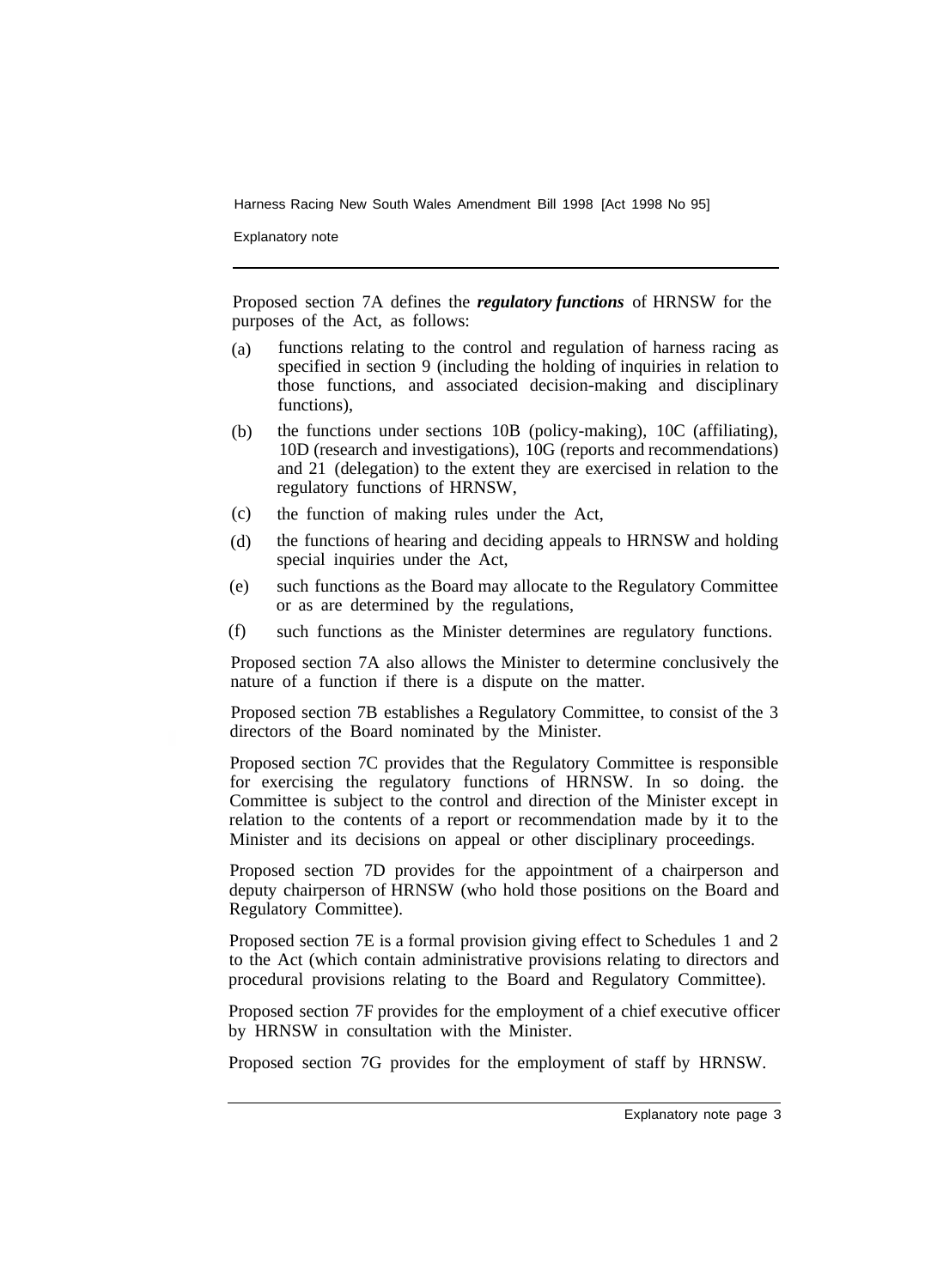Explanatory note

Proposed sections 8, 10B–10D and 10G restate certain functions of HRNSW as they currently appear in the Act. Proposed section 10G extends the function relating to the furnishing of reports and recommendations by HRNSW to include reports and recommendations relating to the administration of harness racing.

Proposed sections 9 and 10 restate certain existing functions of HRNSW but reorganise them. The effect of this reorganisation is as follows:

- (a) the functions of registering or refusing to register harness racing clubs or associations is a non-regulatory function to be exercised by the Board, while the function of registering or refusing to register owners, trainers or drivers of harness racing horses, or bookmakers, bookmakers' clerks or other persons associated with the harness racing industry, is a regulatory function to be exercised by the Regulatory Committee,
- (b) the function of cancelling registration in relation to each of these matters is a regulatory function to be exercised by the Regulatory Committee,
- (c) the function of allocating to harness racing clubs or associations the dates on which they may conduct races and race meetings is a non-regulatory function to be exercised by the Board.

Proposed section 10A restates the existing rule-making function of HRNSW but removes the requirement that rules must be approved by the Minister. The proposed section also separates out certain of the subject matters with respect to which rules may be made, with the effect that if rules are required to be made in relation to the following non-regulatory functions:

- registration of hamess racing clubs and associations, (a)
- allocation to harness racing clubs and associations the dates on which they may conduct races and race meetings, (b)
- charging for services provided by HRNSW and determining fees and charges for registration and for the transaction of other business with HRNSW. (c)

then that rule-making is a regulatory function to be exercised by the Regulatory Committee.

Proposed sections 10E and 10F reinsert existing provisions that relate to the power of HRNSW to deal with certain property. The requirement of Ministerial approval is removed in relation to the power of HRNSW to accept. hold and administer property on trust or subject to a condition that it be applied for specified purposes.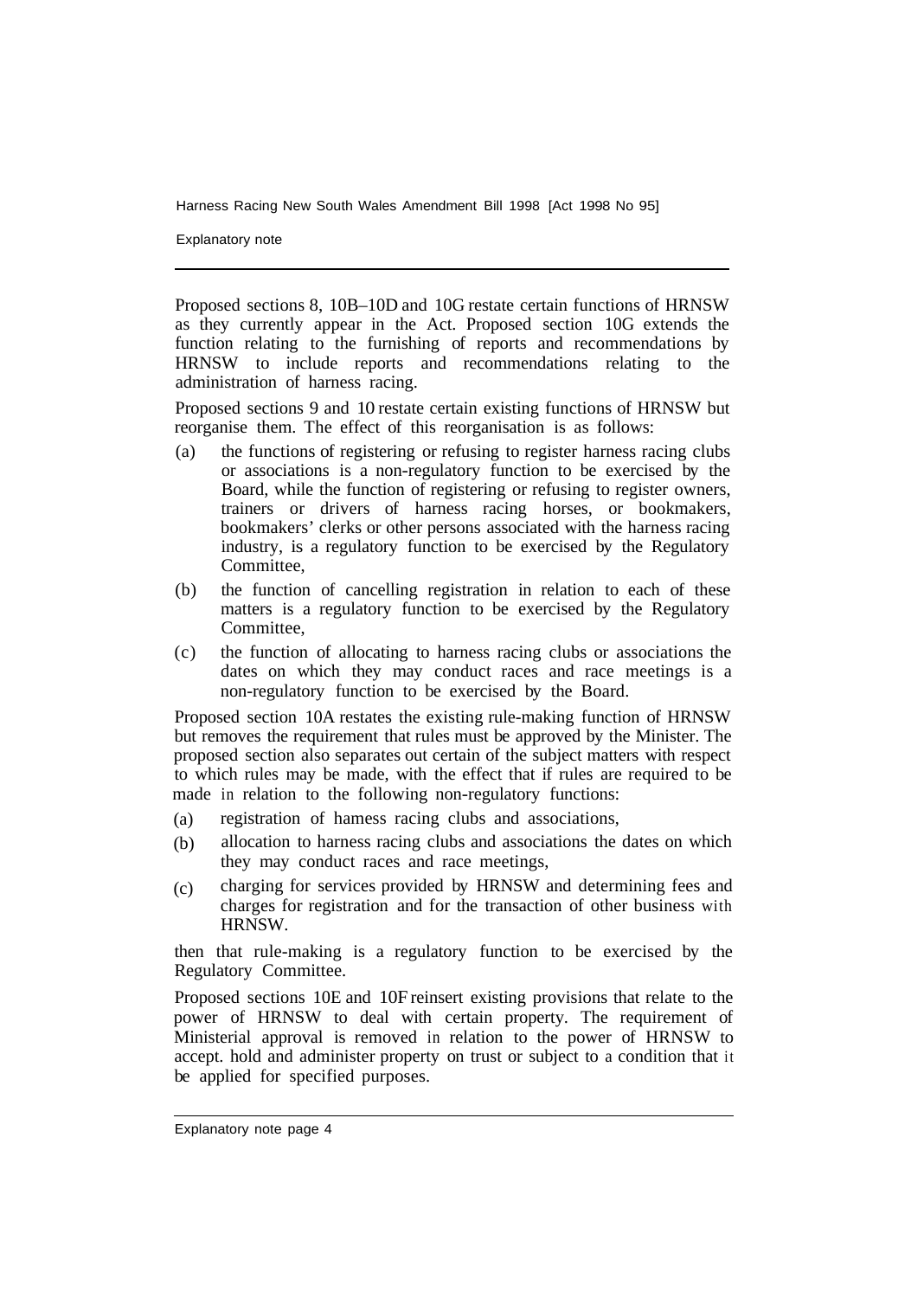Explanatory note

**Schedule 1 [4]** repeals a provision establishing the Harness Racing Fund. Proposed clause 14 of Schedule 5 to the Act provides that money in the fund is to be paid into an account established by HRNSW.

**Schedule 1 [5], [7], [8], [10] and [11]** are consequential amendments.

**Schedule 1 [6] and [9] remove the requirement of Ministerial approval** currently required before certain grants and loans may be paid out of the Harness Racing Assistance Fund and the Harness Racing Benevolent Fund.

**Schedule 1 [12]** inserts proposed sections 13C, 13D and 14–16 as follows:

Proposed section 13C describes the financial year of HRNSW as the year commencing on 1 July.

Proposed section 13D provides that HRNSW is liable for all expenses incurred by HRNSW, and by the Harness Racing Appeals Tribunal in the exercise of its functions under the Act.

Proposed section 14 provides that HRNSW must keep accounts for the Harness Racing Assistance Fund and the Harness Racing Benevolent Fund and may establish such other accounts as it thinks fit.

Proposed section 15 restates the current power of HRNSW to accept gifts, but without the requirement of Ministerial approval.

The effect of proposed section 16 is that the charging of harness racing clubs and associations for services it provides, and the determination of fees and charges for registration and for the transaction of other business with HRNSW, are non-regulatory functions to be exercised by the Board.

**Schedule 1 [13] and [14]** are consequential amendments.

**Schedule 1 [15]** inserts proposed section 19B which provides that HRNSW may decide whether to conduct its disciplinary inquiries in public or in private, or partly in public and partly in private, and may examine witnesses on oath in conducting such inquiries. A *disciplinary inquiry* means a special inquiry (as provided for in the Act) following an appeal, or any other inquiry by HRNSW for the purposes of taking disciplinary action.

**Schedule 1 [16]** substitutes section 21 which deals with the delegation of HRNSW's functions. Under proposed section 21 the only regulatory functions of HRNSW that are delegable are those concerning the registering of, or refusal to register, owners, trainers and drivers of harness racing horses, and bookmakers. bookmakers' clerks and other persons associated with the harness racing industry. All other functions of HRNSW are delegable except the power of delegation conferred by the section.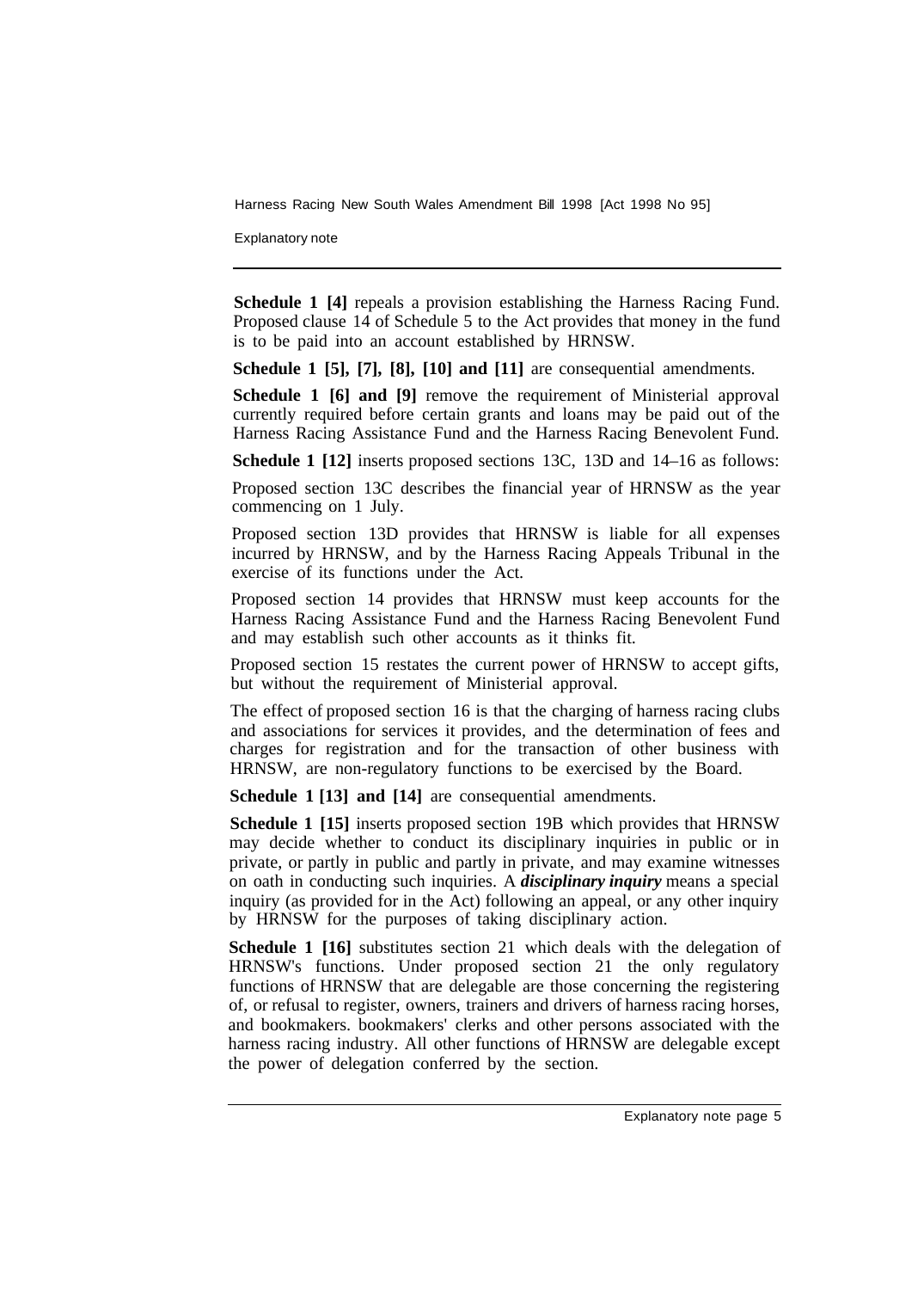Explanatory note

The item also consequentially amends and reinserts current provisions relating to protection from personal liability and proof of certain matters in legal proceedings, and inserts proposed section 21C which provides that the exercise of **a** function of HRNSW by the Board or the Regulatory Committee cannot be challenged on the ground that it should have been exercised by the other body.

**Schedule 1 [17]** and **[18]** are consequential amendments.

**Schedule 1 [19]** removes an obsolete provision relating to annual reporting requirements.

**Schedule 1 [20]–[22], [24], [25]** and **[27]** are consequential amendments.

**Schedule 1 [23]** provides that a person is not eligible for nomination or appointment as a director during any period in which the person is disqualified or warned off under the Act.

**Schedule 1 [26]** provides that a vacancy in the office of a director occurs if the director is disqualified or warned off under the Act.

**Schedule 1 [28]** substitutes Schedule 2 which provides for various procedural matters relating to the Board and the Regulatory Committee.

**Schedule 1 [29]** is a consequential amendment.

**Schedule 1 [30]** amends Schedule 5 to enable regulations of a savings or transitional nature to be made as a consequence of the enactment of the proposed Act.

**Schedule 1 [31]** inserts a new Part 3 into Schedule 5, containing provisions of a savings or transitional nature consequent on the enactment of the proposed amending Act. In particular:

- (a) clause 9 provides that the new HRNSW is a continuation of the old HRNSW. and
- (b) clause 10 provides that members of the old HRNSW cease to hold that office on the commencement of the proposed provisions relating to the reconstitution of HRNSW. and
- (c) clause 11 provides that the existing General Manager is to continue in office as chief executive officer for the balance of his or her appointment. and
- (d) clause 12 provides for transitional arrangements in relation to fees and charges for registration or for the transaction of other business with HRNSW.